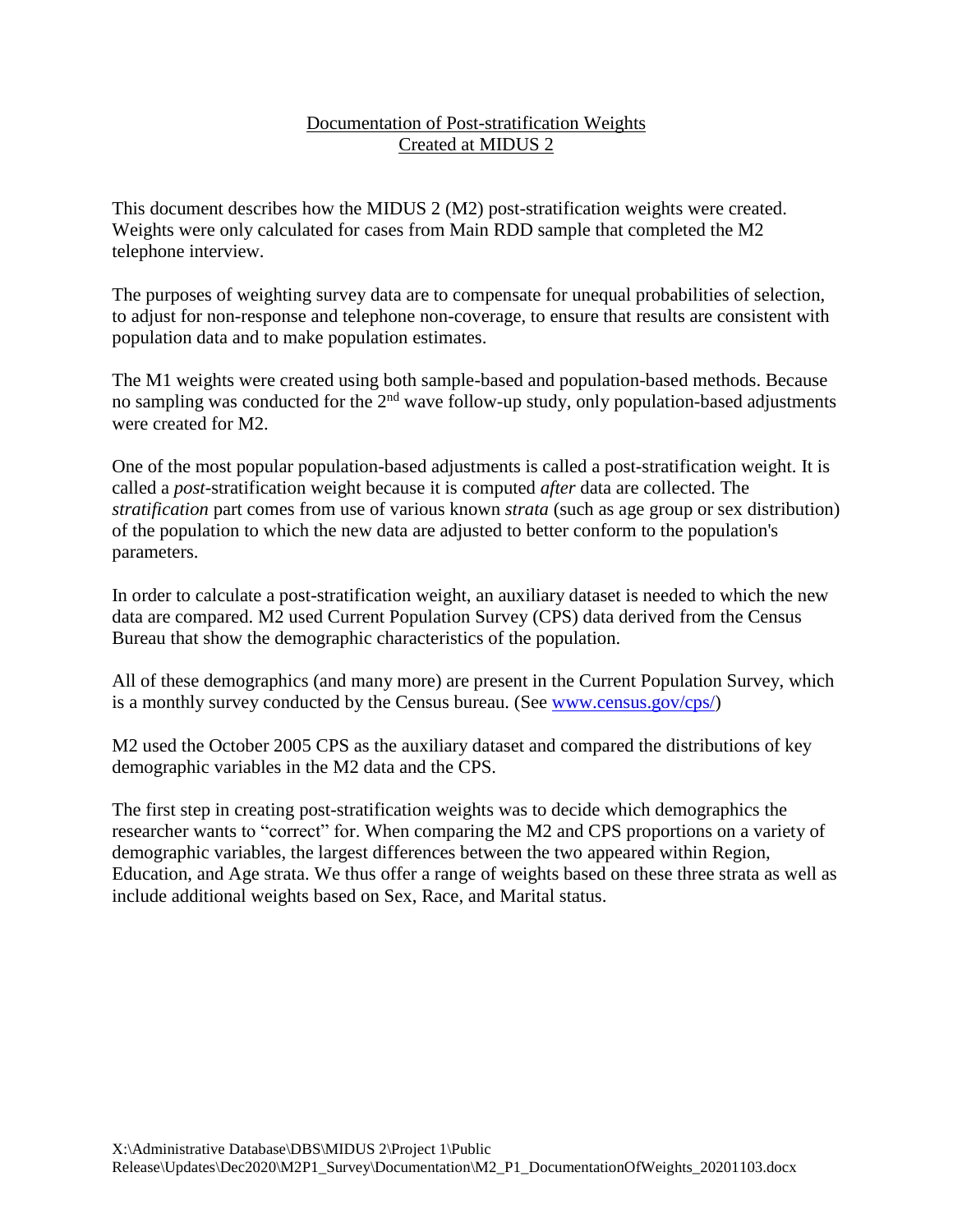|                       |              | Unweighted          |
|-----------------------|--------------|---------------------|
|                       | <b>CPS</b>   | M <sub>2</sub> data |
| <b>MIDUS 2</b>        | $(N=71,607)$ | $(n=2257)$          |
|                       | $\%$         | $\%$                |
| <b>REGION</b>         |              |                     |
| Northeast             | 21.7         | 17.3                |
| Midwest               | 23.3         | 28.4                |
| South                 | 31.0         | 34.4                |
| West                  | 24.0         | 19.8                |
|                       |              |                     |
| <b>SEX</b>            |              |                     |
| Male                  | 47.3         | 47.6                |
| Female                | 52.7         | 52.4                |
|                       |              |                     |
| <b>RACE</b>           |              |                     |
| White                 | 84.9         | 86.0                |
| <b>Black</b>          | 8.6          | 5.4                 |
| Others                | 6.5          | 8.6                 |
|                       |              |                     |
| <b>AGE</b>            |              |                     |
| 35-44                 | 28.3         | 22.7                |
| 45-54                 | 28.7         | 25.3                |
| 55-44                 | 21.2         | 24.2                |
| 65-74                 | 13.1         | 18.6                |
| 75-84                 | 8.7          | 9.1                 |
|                       |              |                     |
| <b>EDUCATION</b>      |              |                     |
| 12 years or less      | 46.1         | 34.1                |
| $13 - 15$ years       | 26.1         | 29.8                |
| 16 years or more      | 27.8         | 36.1                |
|                       |              |                     |
| <b>MARITAL STATUS</b> |              |                     |
| Married               | 67.0         | 67.6                |
| Not married           | 33.0         | 32.4                |

Table 1. Comparison of MIDUS 2 and the Current Population Survey (October 2005)

Once the population and sample proportions are known, the mathematical operation that creates the weights is quite simple; divide the population proportion by the sample proportion. We created ten sets of weights; four sets are multivariate, and six are univariate.

B1PWGHT1 - Region x Age x Education B1PWGHT2 - Sex x Age x Education B1PWGHT3 - Race x Age x Education B1PWGHT4 - Region B1PWGHT5 - Sex B1PWGHT6 - Race B1PWGHT7 - Age B1PWGHT8 - Education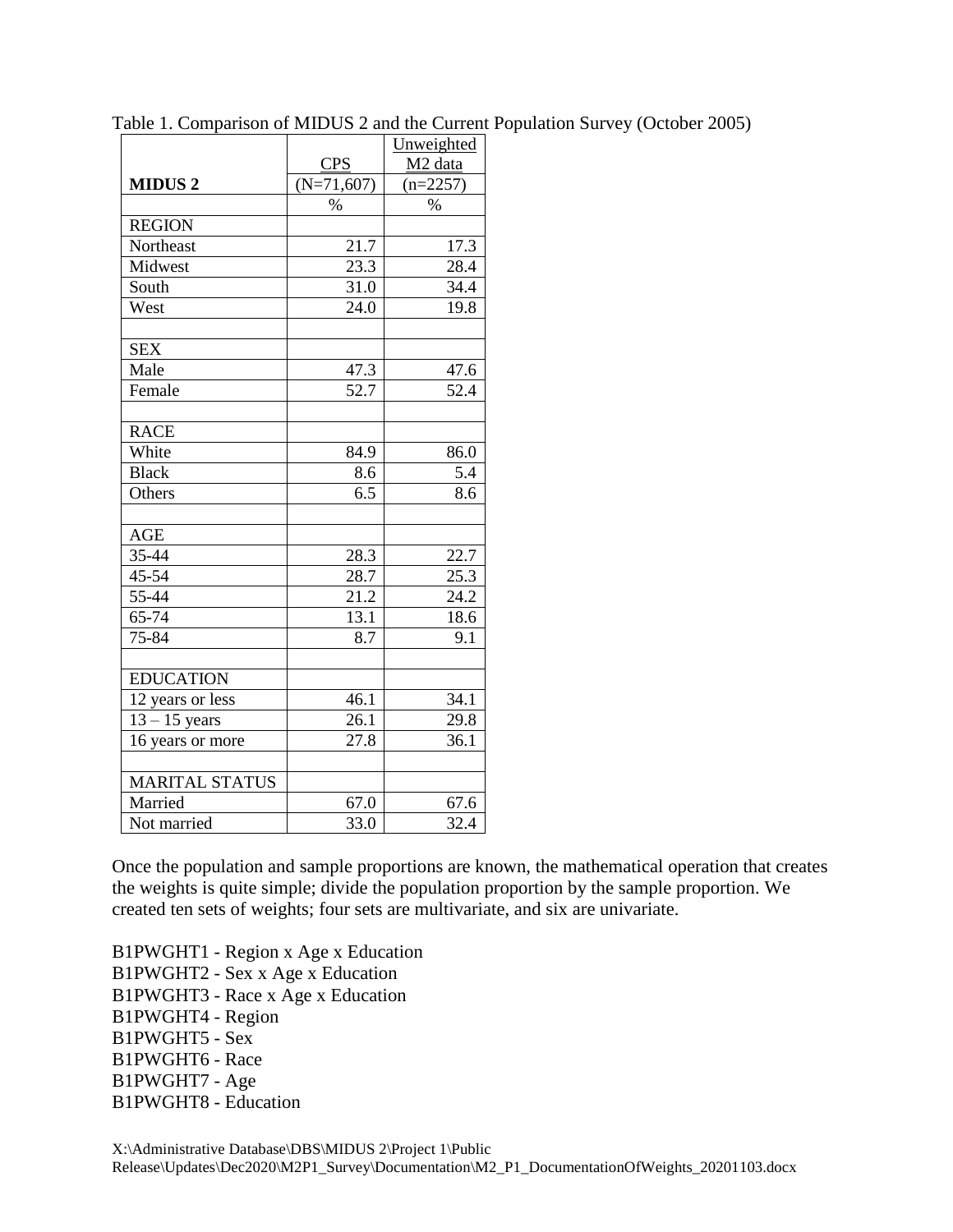## B1PWGHT9 - Marital status B1PWGHT10 - Race x Age x Education x Sex

Tables 2 and 3 below show the post-stratification weights for that were created based on various strata. Notice that in both table the larger weights tend to be associated with the younger and less-educated groups. These are groups which were under-represented in MIDUS 2. Because the 4-strata weights presented in Table 3 contain 90 cells, some cell counts amounted to zero. These tended to be among the oldest minorities, groups which we know are under-represented in MIDUS. These cells are indicated by **bolded 'n/a'** in Table 3.

Some cases may not have complete demographic information from which to create a poststratification weight. We have chosen to assign a weight of "1" to these cases. Because the poststratification weights are centered around unity (1) so that the N of the weighted dataset equals the unweighted sample size, then assigning such "missing" cases a weight of 1 essentially imputes the average weight to that case. We believe this is a relatively conservative policy; applying the average of the weight variable's distribution ensures the case can be included in analysis, maximizing the analytic N while reducing the standard error and not unduly influencing the over- or under-representativeness of the sample.

|               |                  | Age   |           |       |       |       |
|---------------|------------------|-------|-----------|-------|-------|-------|
| <b>Region</b> | <b>Education</b> | 35-44 | $45 - 54$ | 55-64 | 65-74 | 75-84 |
| Northeast     | 12 years or less | 2.33  | 1.61      | 1.42  | 1.20  | 2.19  |
|               | $13 - 15$ years  | 1.03  | 1.53      | 0.92  | 0.68  | 0.73  |
|               | 16 years or more | 1.42  | 1.19      | 0.77  | 0.72  | 0.78  |
|               |                  |       |           |       |       |       |
| Midwest       | 12 years or less | 1.28  | 0.86      | 1.04  | 0.76  | 0.94  |
|               | $13 - 15$ years  | 1.02  | 0.99      | 0.75  | 0.55  | 0.44  |
|               | 16 years or more | 0.86  | 0.75      | 0.54  | 0.40  | 0.48  |
|               |                  |       |           |       |       |       |
| South         | 12 years or less | 1.78  | 1.49      | 1.13  | 0.82  | 1.31  |
|               | $13 - 15$ years  | 0.83  | 0.95      | 0.72  | 0.45  | 0.74  |
|               | 16 years or more | 0.77  | 0.70      | 0.57  | 0.55  | 0.53  |
|               |                  |       |           |       |       |       |
| West          | 12 years or less | 3.68  | 2.69      | 1.84  | 1.27  | 1.76  |
|               | $13 - 15$ years  | 1.49  | 1.27      | 0.86  | 0.54  | 0.66  |
|               | 16 years or more | 1.03  | 1.20      | 0.73  | 0.55  | 0.81  |

Table 2. Post-stratification weights created using Region, Education, and Age strata (B1PWGHT1).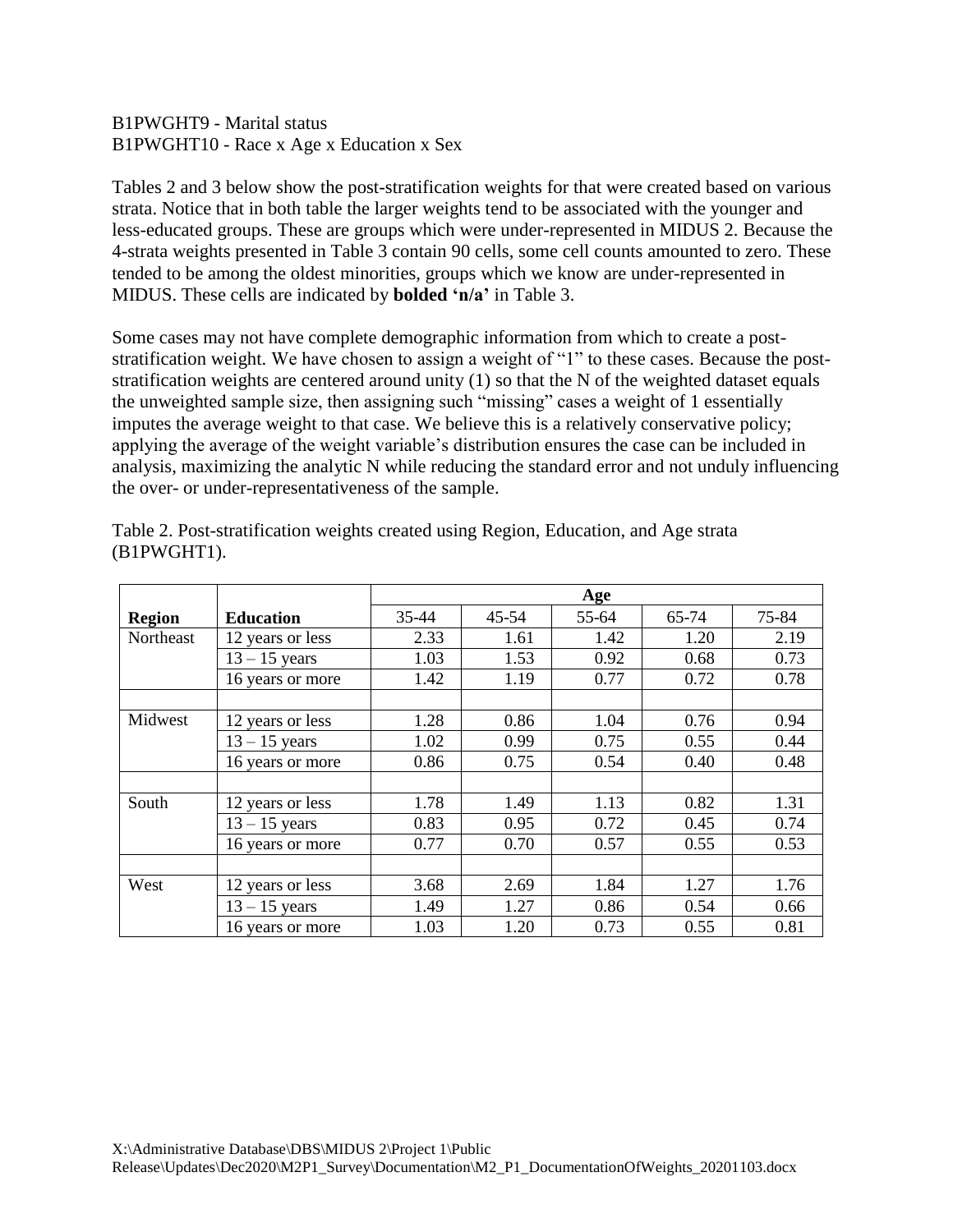Table 3. Post-stratification weights created using Sex, Race, Education, and Age strata (B1PWGHT10).

|            |              |                  | Age   |       |       |       |       |
|------------|--------------|------------------|-------|-------|-------|-------|-------|
| <b>Sex</b> | Race         | <b>Education</b> | 35-44 | 45-54 | 55-64 | 65-74 | 75-84 |
| Male       | White        | 12 years or less | 2.55  | 1.44  | 1.27  | 0.96  | 1.19  |
|            |              | $13 - 15$ years  | 1.23  | 1.11  | 0.79  | 0.72  | 0.71  |
|            |              | 16 years or more | 0.74  | 0.83  | 0.55  | 0.55  | 0.45  |
|            |              |                  |       |       |       |       |       |
|            | <b>Black</b> | 12 years or less | 14.52 | 3.37  | 1.78  | 1.42  | n/a   |
|            |              | $13 - 15$ years  | 1.72  | 3.46  | 1.87  | 0.74  | n/a   |
|            |              | 16 years or more | 1.20  | 2.36  | 1.08  | 0.33  | n/a   |
|            |              |                  |       |       |       |       |       |
|            | Other        | 12 years or less | 1.05  | 1.02  | 1.16  | 0.45  | 0.62  |
|            |              | $13 - 15$ years  | 0.37  | 0.75  | 0.40  | n/a   | 0.22  |
|            |              | 16 years or more | 1.33  | 0.63  | 1.01  | 0.69  | 0.43  |
|            |              |                  |       |       |       |       |       |
| Female     | White        | 12 years or less | 1.60  | 1.35  | 1.20  | 0.94  | 1.55  |
|            |              | $13 - 15$ years  | 1.05  | 1.15  | 0.91  | 0.41  | 0.60  |
|            |              | 16 years or more | 1.07  | 0.99  | 0.72  | 0.53  | 1.01  |
|            |              |                  |       |       |       |       |       |
|            | <b>Black</b> | 12 years or less | 1.60  | 1.44  | 4.08  | 0.96  | 1.57  |
|            |              | $13 - 15$ years  | 1.00  | 1.14  | 1.11  | 20.2  | 0.37  |
|            |              | 16 years or more | 2.66  | 0.77  | n/a   | 0.85  | 0.88  |
|            |              |                  |       |       |       |       |       |
|            | Other        | 12 years or less | 1.24  | 1.08  | 0.68  | 0.65  | 0.78  |
|            |              | $13 - 15$ years  | 0.60  | 0.79  | 0.60  | 0.31  | 0.60  |
|            |              | 16 years or more | 1.14  | 0.78  | 0.40  | 0.66  | n/a   |